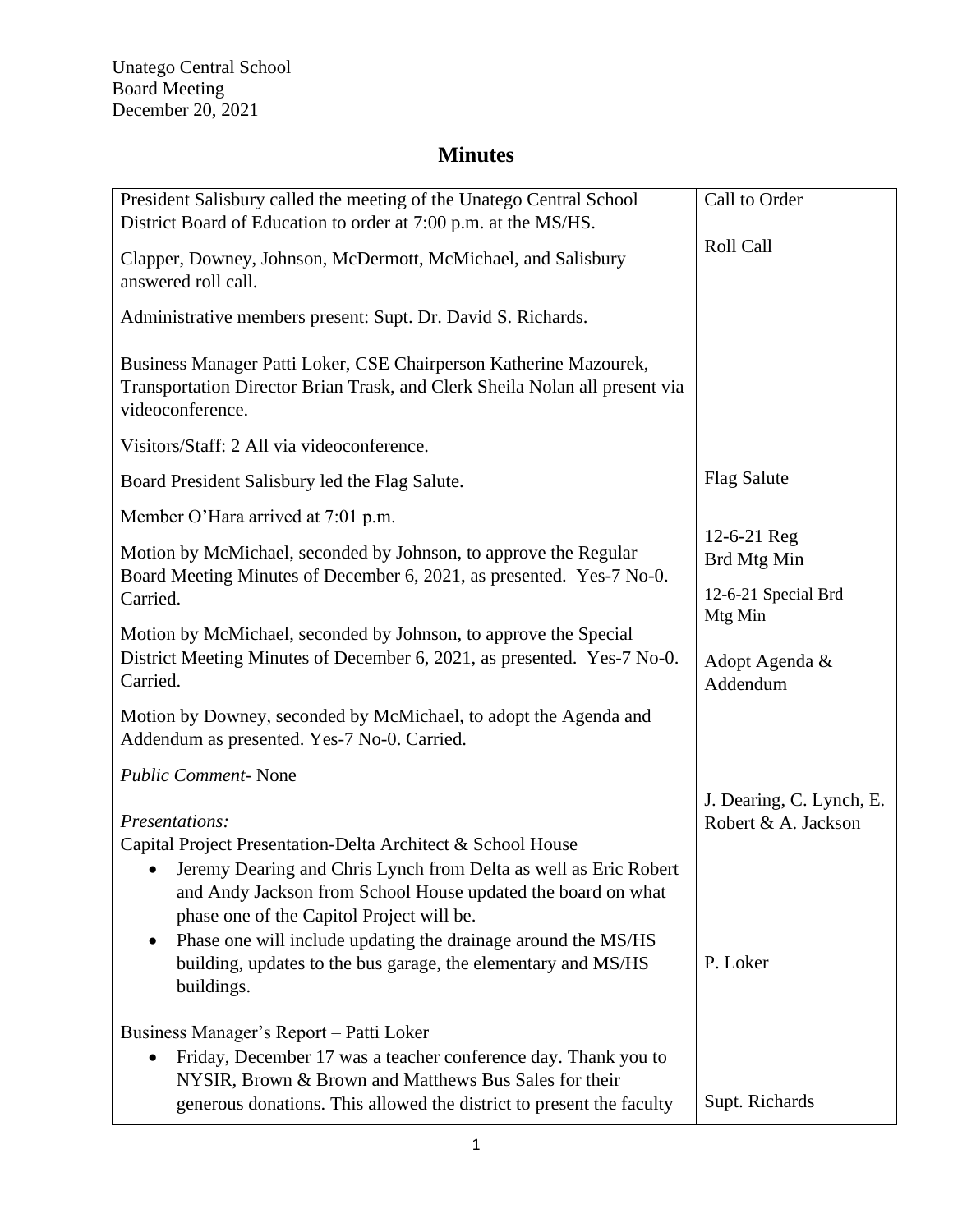Unatego Central School Board Meeting December 20, 2021

| and staff with a catered lunch from Sunrise Catering. It was a great<br>turnout, and the food was delicious. |                           |
|--------------------------------------------------------------------------------------------------------------|---------------------------|
| Superintendent's Report - Dr. David S. Richards:                                                             |                           |
| Recently there have been some vague non-specific threats against                                             |                           |
| schools around the nation on social media. The district was in                                               |                           |
| contact with law enforcement, there seemed to be no credibility to                                           |                           |
| the treats. Due to one of the treats the elementary was put into a                                           |                           |
| "lock-out" to air on the side of caution. The MS-HS had a remote                                             |                           |
| day that day.                                                                                                |                           |
| The district now has the capability through School Messenger to                                              |                           |
|                                                                                                              |                           |
| generate text messages to all parents and staff with any messages                                            |                           |
| that the school needs to send out. If interested, you need to opt-in to                                      |                           |
| the program. The information can be found on the website.                                                    |                           |
| COVID-19 cases are quickly rising. We have had 75 cases to date<br>٠                                         |                           |
| between staff and students: 44 elementary, 8 middle school and 23                                            |                           |
| high school. The DOH is very overwhelmed. There is about a 3-5-                                              |                           |
| day lapse before the county or state is notifying those exposed.                                             |                           |
|                                                                                                              |                           |
| <b>Administrative Action</b>                                                                                 |                           |
| Motion by McMichael, seconded by Downey, to approve the following                                            |                           |
| resolutions 4.1-4.11 & 4.12-4.14 as presented. Yes-7 No-0. Carried.                                          |                           |
|                                                                                                              |                           |
| Warrants and Budget Status Reports were given to the Board for                                               | <b>Monthly Reports</b>    |
| information only.                                                                                            |                           |
|                                                                                                              |                           |
| RESOLVED: Upon the recommendation of the Superintendent of Schools                                           | Treasurer's Report        |
| that this Board does hereby approve the Treasurer's Report as presented.                                     |                           |
|                                                                                                              |                           |
| Upon the recommendation of the School District's attorneys and having                                        |                           |
| had an opportunity to consider the proposed settlement in the matter of                                      | <b>Approve Settlement</b> |
| William Stow v. the Otego-Unadilla Central School District, Otsego                                           | Resolution                |
| County, New York, Index No. EF2020-359;                                                                      |                           |
|                                                                                                              |                           |
| On motion of McMichael, seconded by Downey, it is:                                                           |                           |
| RESOLVED that the above settlement is approved and that the President of                                     |                           |
| the Board of Education, the Superintendent of Schools and the School                                         |                           |
| District's attorneys are each separately authorized to sign any documents                                    |                           |
| necessary to complete the settlement.                                                                        |                           |
|                                                                                                              |                           |
|                                                                                                              |                           |
|                                                                                                              |                           |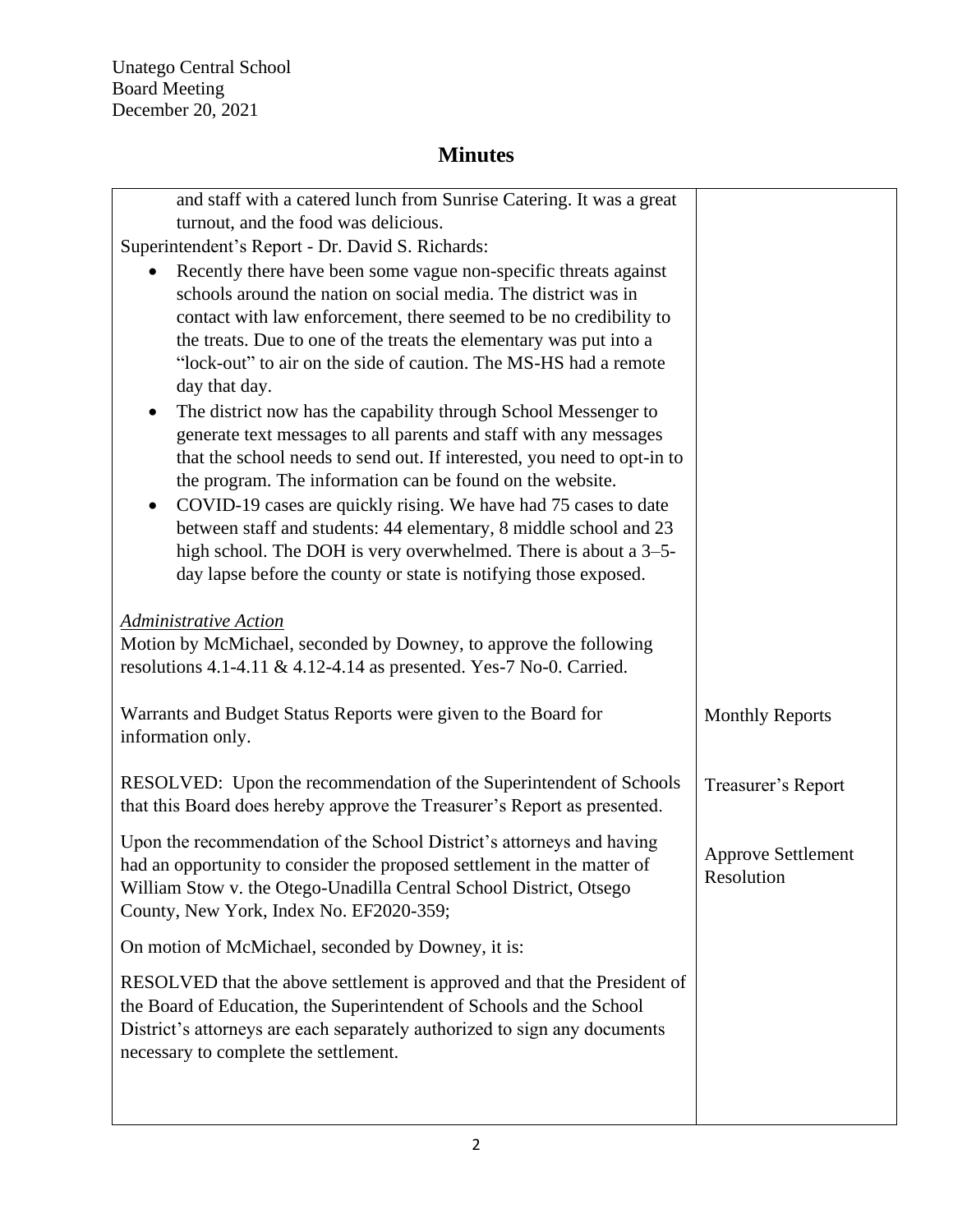| RESOLVED: Upon the recommendation of the Superintendent of Schools<br>that this Board does hereby amend Jeff Utter's bus driver/mechanic<br>probationary appointment from a 52-week appointment to an 8-week<br>probationary appointment, effective December 22, 2021, and ending<br>February 16, 2022. | Amend Prob Appt- J.<br>Utter, Bus Driver/<br>Mechanic    |
|---------------------------------------------------------------------------------------------------------------------------------------------------------------------------------------------------------------------------------------------------------------------------------------------------------|----------------------------------------------------------|
| RESOLVED: Upon the recommendation of the Superintendent of Schools<br>that this Board does hereby appoint Brian Rodriguez substitute teacher for<br>the 2021-2022 school year as presented.                                                                                                             | Approve Sub Teacher-<br><b>B.</b> Rodriguez              |
| RESOLVED: Upon the recommendation of the Superintendent of Schools<br>that this Board does hereby appoint Connor Hamilton substitute teacher for<br>the 2021-2022 school year as presented.                                                                                                             | Approve Sub Teacher-<br>C. Hamilton                      |
| RESOLVED: Upon the recommendation of the Superintendent of Schools<br>that this Board does hereby appoint Nathan Vibbard substitute teacher for<br>the 2021-2022 school year as presented.                                                                                                              | Approve Sub Teacher-<br>N. Vibbard                       |
| RESOLVED: Upon the recommendation of the Superintendent of Schools<br>that this Board does hereby appoint Bonnie Goss Beisler bus driver in<br>training, effective December 21, 2021, at a rate of \$17.80 per/hr. as<br>presented.                                                                     | Approve Bus Driver in<br>Training-B. Goss<br>Beisler     |
| RESOLVED: Upon the recommendation of the Superintendent of Schools<br>that this Board does hereby appoint Zach Nages permanent appointment as<br>Building Maintenance Mechanic, effective December 21, 2021.                                                                                            | Approve Perm Appt.-Z.<br>Nages, Bdg Maint<br>Mechanic    |
| RESOLVED: Upon the recommendation of the Superintendent of Schools<br>that this Board does hereby appoint Amber Mazzone's permanent<br>appointment as Keyboard Specialist, effective January 5, 2022.                                                                                                   | Approve Perm Appt.-A.<br>Mazzone, Keyboard<br>Specialist |
| RESOLVED: Upon the recommendation of the Superintendent of Schools<br>that this Board does hereby appoint Mallory Frazier as a substitute<br>teacher/aide/ LTA for the 2021-2022 school year as presented.                                                                                              | Approve Sub Teacher/<br>Aide/LTA-M. Frazier              |
| RESOLVED: Upon the recommendation of the Superintendent of Schools<br>that this Board does hereby accept Jo-ann Dorch's resignation for the<br>purpose to retire as a bus driver, effective January 20, 2022, as presented.                                                                             | Accept<br>Resignation/Retirement-<br>J. Dorch            |
| RESOLVED: Upon the recommendation of the Superintendent of Schools<br>that this Board does hereby approve Shannon Adams (trained mentor) as a<br>mentor for Megan Short for the 2021-2022 school year as presented.                                                                                     | Approve Mentor-S.<br>Adams                               |
| <b>Public Comment-</b> None                                                                                                                                                                                                                                                                             |                                                          |